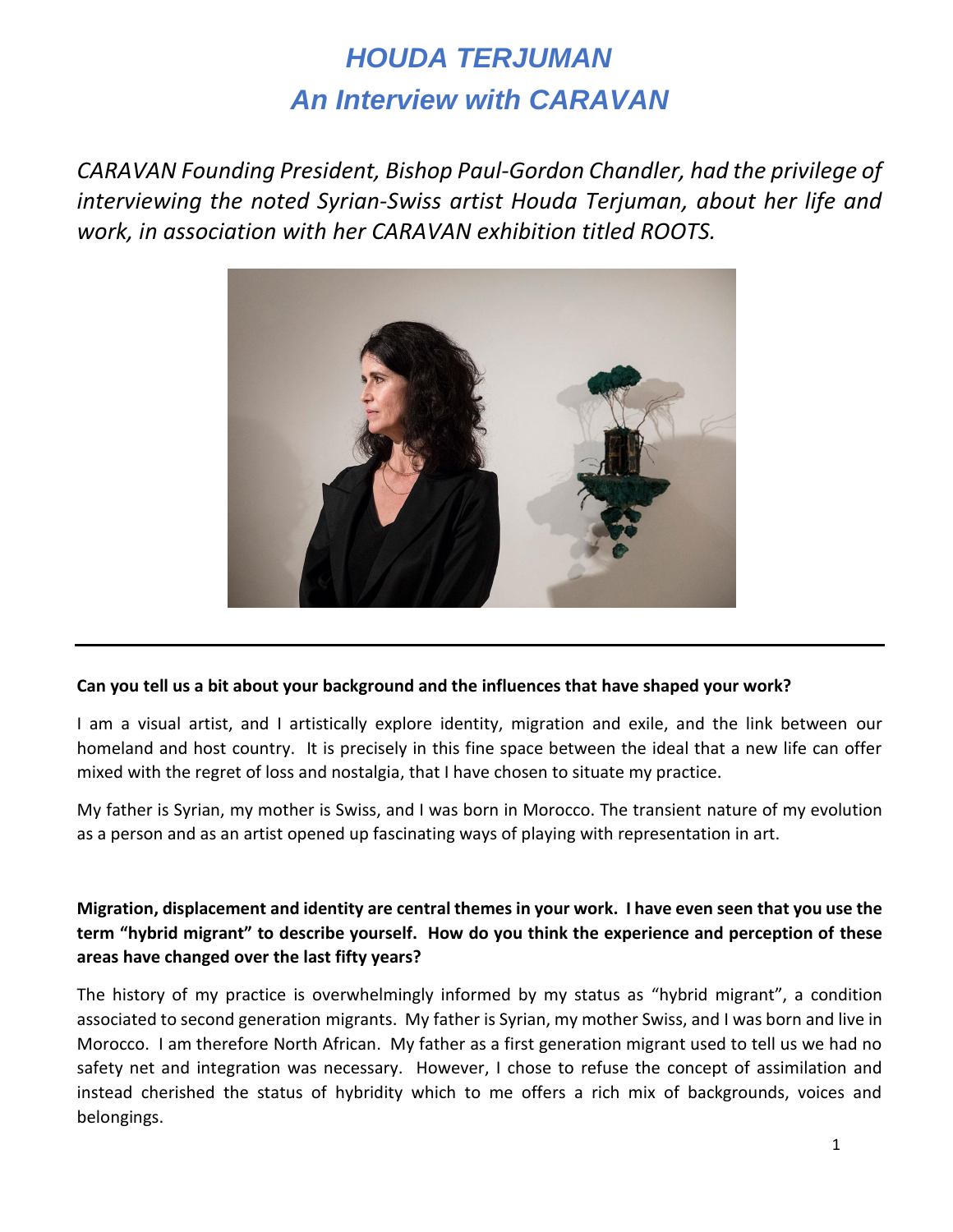# *Roots* **is an artistic exploration of how we find identity through our connection with our land of heritage. Can you share with us a little about how you have maintained a connection with your heritage in the contemporary context you find yourself in?**

Cultural heritage is a legacy and shapes who we are. Nowadays with globalization we are all multi-cultural. We are all somehow the "foreigner" of some land. Objects, images, memories, flavors, and sounds carry the stories that identify us and future generations. We are the custodians of memories that connect us to our past and helps us in our personal and cultural growth. I have maintained this connection with my different belongings through the stories, photographs, history and traditions. It helps me develop an awareness about myself, and defines who I am.

### **Your artwork often depicts a lone object, sometimes even seeming to be suspended in a vast landscape. Can you share with us what you are attempting to communicate with the viewers in this distinct visual?**

When I was a child, I literally felt I was floating between my various identities. I was not rooted in any place and felt as if I did not belong to any community. While this made me feel afraid and unsettled, at the same time, it gave me sense of freedom and creativity.

When I started painting and sculpting, I felt compelled to reproduce these feelings which would allow viewers to understand that freedom comes at a cost. Being uprooted produces an underlayer of fear, loneliness and instability. But it also brings strength, the capacity for adaptation, open-mindedness, tolerance and an empathy for the unknown.

## **Nature and allusions to the natural world permeate your work. How important do you see the strength of this connection to the earth and nature as being at the core of our identity as humans?**

Connecting with nature and earth and integrating them in my work has given me the so called "soft fascination" that distracts us from our spiraling thoughts. Nature and earth have a healing effect on my fears and embody rebirth. I believe one can be elevated if by being profoundly anchored to earth. Earth is the place in the world where one decides to take root and not necessarily just the place of birth.

#### **How has the pandemic affected your mindset and creative process?**

This pandemic brought an under-thread of fear, and I slowly started sheltering in place. Isolation ended up being a period of creativity and I started to appreciate having to confront stillness. Art has the power to reinstate aspiration. Concerning my practice, during the first months of the pandemic, as the world seemed to slow down, I felt the urge to process what was happening and the impact it was having on my art. I started taking notes on what I was observing and it led to new ideas for painting and sculpting, that emphasized fear, hope, resilience and isolation. I started adding lonely chairs and familiar objects in forests and countryside. Nature seemed to have a healing effect on my fears.